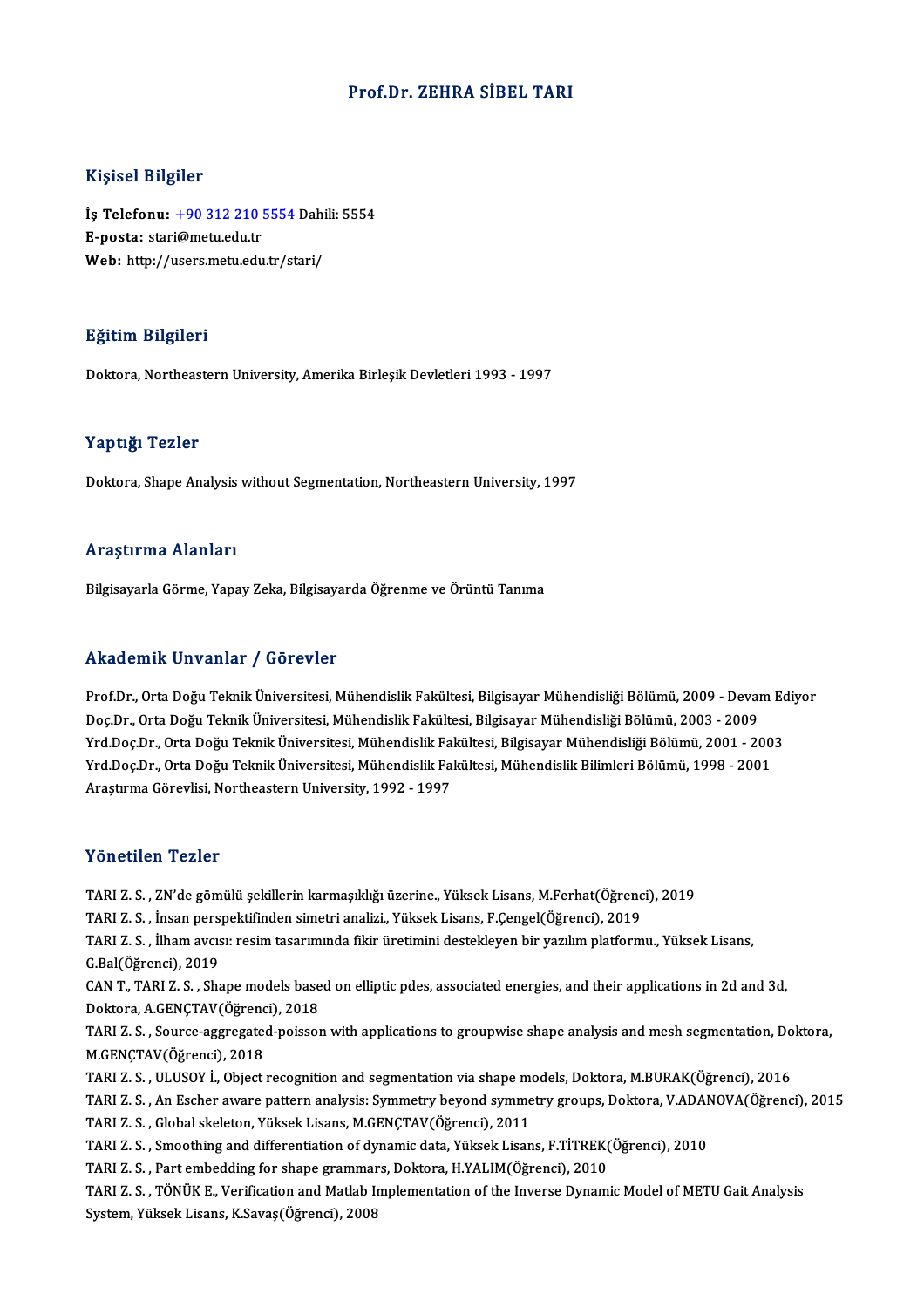TARI Z. S. , Category knowledge, skeleton-based shape matching and shape classification, Doktora, İ.AYKUT(Öğrenci),<br>2008 TARI 2<br>2008<br>TARI 1 TARI Z. S. , Category knowledge, skeleton-based shape matching and shape classification, Doktora, İ.AYKUT(Öğrenci),<br>2008<br>TARI Z. S. , Simultaneous bottom-up/top-down processing in early and mid level vision, Doktora, M.ERK

2008<br>TARI Z. S. , Simultaneous bottom-up/top-down processing in early and mid level vision, Doktora, M.ERKUT(Öğrenci),<br>2008 TARI Z. S. , Simultaneous bottom-up/top-down processing in early and mid level vision, Doktora, M.ERKUT()<br>2008<br>TARI Z. S. , Human motion analysis via axis based representations, Yüksek Lisans, S.ERDEM(Öğrenci), 2007<br>TARI Z 2008<br>TARI Z. S. , Human motion analysis via axis based representations, Yüksek Lisans, S.ERDEM(Öğrenci), 2007<br>TARI Z. S. , Edge preserving smoothing with directional consistency, Yüksek Lisans, A.SANCAR(Öğrenci), 2007<br>TARI

- 
- TARI Z. S. , Human motion analysis via axis based representations, Yüksek Lisans, S.ERDEM(Öğr<br>TARI Z. S. , Edge preserving smoothing with directional consistency, Yüksek Lisans, A.SANCAR(Ö<br>TARI Z. S. , Context sensitive ma
- 
- TARI Z. S. , Edge preserving smoothing with directional consistency, Yüksek Lisans, A.SANCAR(Öğrm)<br>TARI Z. S. , Context sensitive matching of two shapes, Yüksek Lisans, E.BAŞESKİ(Öğrenci), 2006<br>TARI Z. S. , Disconnected sk TARI Z. S. , Context sensitive matching of two shapes, Yüksek Lisans, E.BAŞESKİ(Öğrenci), 2006<br>TARI Z. S. , Disconnected skeletons for shape recognition, Yüksek Lisans, Ç.ASLAN(Öğrenci), 2005<br>TARI Z. S. , Cognitive aspects
- 

# 1AKI 2. S., Cogniuve aspects of image 200ming, ruksek Lisans, G.ONCOL(Ogrenci), 2002<br>SCI, SSCI ve AHCI İndekslerine Giren Dergilerde Yayınlanan Makaleler

CI, SSCI ve AHCI İndekslerine Giren Dergilerde Yayınlana<br>I. SHREC'21: Quantifying shape complexity[Formula presented] I. SHREC'21: Quantifying shape complexity[Formula presented]<br>ARSLAN M. F. , Haridis A., Rosin P. L. , TARI Z. S. , Brassey C., Gardiner J. D. , Genctav A., Genctav M. Computers and Graphics (Pergamon), cilt.102, ss.144-153, 2022 (SCI Expanded İndekslerine Giren Dergi) ARSLAN M. F., Haridis A., Rosin P. L., TARI Z. S., Brassey C., Gardiner J. I<br>Computers and Graphics (Pergamon), cilt.102, ss.144-153, 2022 (SCI Ex<br>II. An experimental evaluation of visual similarity for HDR images Computers and Graphics (Pergamon<br>An experimental evaluation of vi<br>Aydinlilar M., AKYÜZ A. O. , TARI Z. S.<br>MIJI TIMEDIA TOOLS AND APRLICAT An experimental evaluation of visual similarity for HDR images<br>Aydinlilar M., AKYÜZ A. O. , TARI Z. S.<br>MULTIMEDIA TOOLS AND APPLICATIONS, cilt.80, sa.21-23, ss.32449-32472, 2021 (SCI İndekslerine Giren Dergi)<br>Complexity of Aydinlilar M., AKYÜZ A. O. , TARI Z. S.<br>MULTIMEDIA TOOLS AND APPLICATIONS, cilt.80, sa.21-23, ss.32449-32472<br>III. Complexity of Shapes Embedded in Z with a Bias towards Squares<br>ARSLAN M. F. , Tari S. MULTIMEDIA TOOLS<br>**Complexity of Shap**<br>ARSLAN M. F. , Tari S.<br><sup>IEEE</sup> Transactions on IEEE Transactions on Image Processing, cilt.29, ss.8870-8879, 2020 (SCI Expanded İndekslerine Giren Dergi) ARSLAN M. F. , Tari S.<br>IEEE Transactions on Image Processing, cilt.29, ss.8870-8879, 2020 (SCI Expanded Indekslerine Giren Dergi<br>IV. Analysis of Planar Ornament Patterns via Motif Asymmetry Assumption and Local Connect **IEEE Transactions on<br>Analysis of Planar C<br>Adanova V., TARI Z. S.<br>JOUPNAL OF MATUEM** Adanova V., TARI Z. S.<br>JOURNAL OF MATHEMATICAL IMAGING AND VISION, cilt.61, sa.3, ss.269-291, 2019 (SCI İndekslerine Giren Dergi) Adanova V., TARI Z. S.<br>JOURNAL OF MATHEMATICAL IMAGING AND VISION, cilt.61, sa.3, ss.269-291, 2019<br>V. Discrepancy: Local/Global Shape Characterization with a Roundness Bias<br>Constay A. TABLZ S. JOURNAL OF MATHE<br>Discrepancy: Local<br>Genctav A., TARI Z. S.<br>Journal of Mathomati Journal of Mathematical Imaging and Vision, cilt.61, sa.1, ss.160-171, 2019 (SCI Expanded İndekslerine Giren<br>Dergi) Genctav A, TARI Z S Journal of Mathematical Imaging and Vision, cilt.61, sa.1, ss.16<br>Dergi)<br>VI. A probabilistic sparse skeleton based object detection Dergi)<br>A probabilistic sparse skel<br>Altinoklu B., ULUSOY İ., Tari S.<br>Pettern Pessenition Letters si Altinoklu B., ULUSOY İ., Tari S.<br>Pattern Recognition Letters, cilt.83, ss.243-250, 2016 (SCI Expanded İndekslerine Giren Dergi) Altinoklu B., ULUSOY İ., Tari S.<br>Pattern Recognition Letters, cilt.83, ss.243-250, 2016 (SCI Expanded İndekslerine Giren Dergi)<br>VII. NonLocal via Local-NonLinear via Linear: A New Part-coding Distance Field via Screene Pattern Re<br>NonLocal<br>Equation<br>Constau M NonLocal via Local-NonLinea<br>Equation<br>Genctav M., Genctav A., TARI Z. S.<br>JOUPMAL OF MATHEMATICAL IV Equation<br>Genctav M., Genctav A., TARI Z. S.<br>JOURNAL OF MATHEMATICAL IMAGING AND VISION, cilt.55, sa.2, ss.242-252, 2016 (SCI İndekslerine Giren Dergi)<br>Cuest Editerialı Shane Analysis Boyand the Eikenal Equation Genctav M., Genctav A., TARI Z. S.<br>JOURNAL OF MATHEMATICAL IMAGING AND VISION, cilt.55, sa.2, ss.2<br>VIII. Guest Editorial: Shape Analysis Beyond the Eikonal Equation<br>TARI Z. S. , Vese L., Rangarajan A. **JOURNAL OF MATHEMATICAL IM<br>Guest Editorial: Shape Analys<br>TARI Z. S. , Vese L., Rangarajan A.<br>JOUPNAL OF MATHEMATICAL IM** Guest Editorial: Shape Analysis Beyond the Eikonal Equation<br>TARI Z. S. , Vese L., Rangarajan A.<br>JOURNAL OF MATHEMATICAL IMAGING AND VISION, cilt.55, sa.2, ss.151-152, 2016 (SCI İndekslerine Giren Dergi)<br>Beyond summetru gro TARI Z. S. , Vese L., Rangarajan A.<br>JOURNAL OF MATHEMATICAL IMAGING AND VISION, cilt.55, sa.2, ss.151-152, 2016 (SCI İ<br>IX. Beyond symmetry groups: A grouping study on Escher's Euclidean ornaments **JOURNAL OF MATH**<br>Beyond symmetr<br>Adanova V., Tari S.<br>Craphical Models IX. Beyond symmetry groups: A grouping study on Escher's Euclidean ornaments<br>Adanova V., Tari S. X. Landmarks inside the shape: Shape matching using image descriptors Guler R. A., TARI Z. S., ÜNAL G. Graphical Models, cilt.83, ss.15-27, 2016 (SCI Expanded İndekslerine Giren Dergi) Landmarks inside the shape: Shape matching using image descriptors<br>Guler R. A. , TARI Z. S. , ÜNAL G.<br>PATTERN RECOGNITION, cilt.49, ss.79-88, 2016 (SCI İndekslerine Giren Dergi)<br>The Bole of Diffusion in Figure Hunt Comes. XI. The Role of Diffusion in Figure Hunt Games<br>Diebold J., TARI Z. S., Cremers D. PATTERN RECOGNITION, cilt.49, s.<br>The Role of Diffusion in Figure<br>Diebold J., TARI Z. S. , Cremers D.<br>JOUPMAL OF MATHEMATICAL IN The Role of Diffusion in Figure Hunt Games<br>Diebold J., TARI Z. S. , Cremers D.<br>JOURNAL OF MATHEMATICAL IMAGING AND VISION, cilt.52, sa.1, ss.108-123, 2015 (SCI İndekslerine Giren Dergi)<br>A rebust methed for seale independen Diebold J., TARI Z. S. , Cremers D.<br>JOURNAL OF MATHEMATICAL IMAGING AND VISION, cilt.52, sa.1, ss.108-123, 2015 (SCI İndekslerine Giren Dergi)<br>XII. A robust method for scale independent detection of curvature-based cri **JOURNAL OF MAN**<br>**A robust meth<br>line drawings** A robust method fo<br>line drawings<br>Keles H. Y. , TARI Z. S.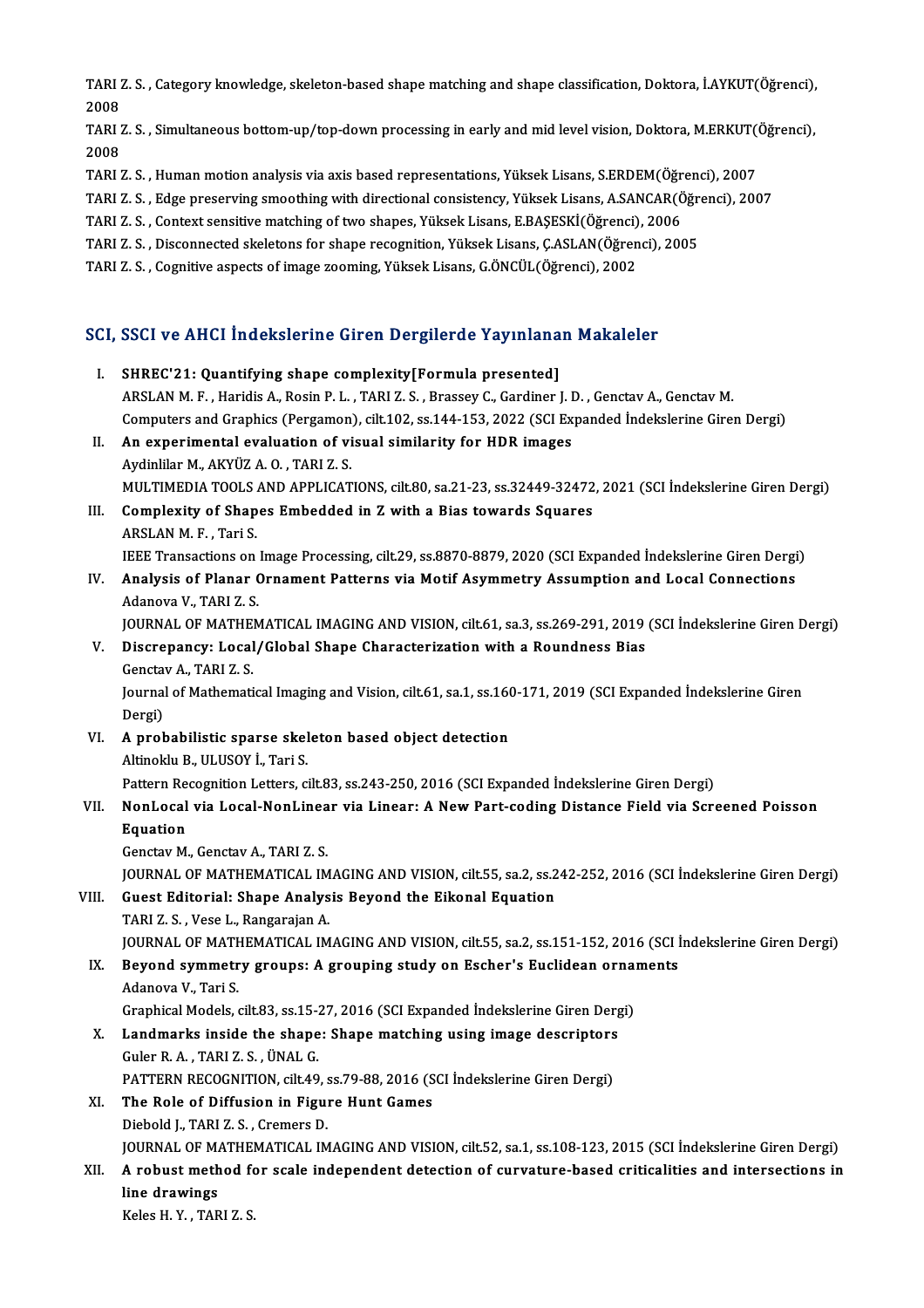PATTERN RECOGNITION, cilt.48, sa.1, ss.140-155, 2015 (SCI İndekslerine Giren Dergi)<br>Fram a Nan Lasal Ambrosia Tartaralli Phasa Fiald ta a Pandamirad Part Hi XIII. From a Non-Local Ambrosio-Tortorelli Phase Field to a Randomized Part Hierarchy Tree<br>TARI Z.S., Genctav M. PATTERN RECOGNITION<br>From a Non-Local A<br>TARI Z. S. , Genctav M.<br>JOUPNAL OF MATHEM JOURNAL OF MATHEMATICAL IMAGING AND VISION, cilt.49, sa.1, ss.69-86, 2014 (SCI İndekslerine Giren Dergi) XIV. Screened Poisson Hyperfields for Shape Coding GulerR.A. ,TARIZ.S. ,ÜNALG. Screened Poisson Hyperfields for Shape Coding<br>Guler R. A. , TARI Z. S. , ÜNAL G.<br>SIAM JOURNAL ON IMAGING SCIENCES, cilt.7, sa.4, ss.2558-2590, 2014 (SCI İndekslerine Giren Dergi)<br>Weighted shapes for embedding persejyed yıb XV. Weighted shapes for embedding perceived wholes SIAM JOURNAL ON IMAGING SCIENCES, cilt.7<br>Weighted shapes for embedding percei<br>Keles H. Y. , Özkar Kabakçıoğlu M., TARI Z. S.<br>ENVIRONMENT AND BLANNING B. BLANNIN ENVIRONMENT AND PLANNING B-PLANNING & DESIGN, cilt.39, sa.2, ss.360-375, 2012 (SSCI İndekslerine Giren<br>Dergi) Keles H.Y., Özkar Kabakçıoğlu M., TARI Z.S. ENVIRONMENT AND PLANNING B-PLANNING & DESIGN, cilt.39, sa.2, ss.360-375, 20<br>Dergi)<br>XVI. A similarity-based approach for shape classification using Asian skeletons Dergi)<br><mark>A similarity-ba</mark><br>Erdem A., Tari S.<br>PATTERN RECOC A similarity-based approach for shape classification using Asian skeletons<br>Erdem A., Tari S.<br>PATTERN RECOGNITION LETTERS, cilt.31, sa.13, ss.2024-2032, 2010 (SCI İndekslerine Giren Dergi)<br>Embedding abanes without predefine Erdem A., Tari S.<br>PATTERN RECOGNITION LETTERS, cilt.31, sa.13, ss.<br>XVII. Embedding shapes without predefined parts<br>Keles H. Y. , Ozkar M., TARI Z. S. PATTERN RECOGNITION LETTE<br>Embedding shapes without<br>Keles H.Y. , Ozkar M., TARI Z. S.<br>ENVIRONMENT AND BLANNIN Embedding shapes without predefined parts<br>Keles H. Y. , Ozkar M., TARI Z. S.<br>ENVIRONMENT AND PLANNING B-PLANNING & DESIGN, cilt.37, sa.4, ss.664-681, 2010 (SSCI İndekslerine Giren Keles H<br>ENVIRO<br>Dergi)<br>Dissim Dergi)<br>XVIII. Dissimilarity between two skeletal trees in a context Baseski E., Erdem A., TARI Z. S. Dissimilarity between two skeletal trees in a context<br>Baseski E., Erdem A., TARI Z. S.<br>PATTERN RECOGNITION, cilt.42, sa.3, ss.370-385, 2009 (SCI İndekslerine Giren Dergi)<br>Mumford Shah Begularisor with Contextual Eogdhack Baseski E., Erdem A., TARI Z. S.<br>PATTERN RECOGNITION, cilt.42, sa.3, ss.370-385, 2009 (SCI İn<br>XIX. Mumford-Shah Regularizer with Contextual Feedback<br>Frdem F. TABLZ S. PATTERN RECOGNI<br>Mumford-Shah Re<br>Erdem E., TARI Z. S.<br>JOUPNAL OF MATH Mumford-Shah Regularizer with Contextual Feedback<br>Erdem E., TARI Z. S.<br>JOURNAL OF MATHEMATICAL IMAGING AND VISION, cilt.33, sa.1, ss.67-84, 2009 (SCI İndekslerine Giren Dergi) Erdem E., TARI Z. S.<br>JOURNAL OF MATHEMATICAL IMAGING AND VISION, cilt.3<br>XX. Disconnected Skeleton: Shape at Its Absolute Scale **JOURNAL OF MATHEMATICAL IMA<br>Disconnected Skeleton: Shape a<br>Aslan C., Erdem A., Erdem E., Tari S.<br>JEEE TRANSACTIONS ON BATTERN** IEEE TRANSACTIONS ON PATTERN ANALYSIS AND MACHINE INTELLIGENCE, cilt.30, sa.12, ss.2188-2203, 2008<br>(SCI İndekslerine Giren Dergi) Aslan C., Erdem A., Erdem E., Tari S. IEEE TRANSACTIONS ON PATT<br>(SCI Indekslerine Giren Dergi)<br>XXI. Nested local symmetry set<br>Tari S. Shah I (SCI İndeksler<br>Nested local<br>Tari S., Shah J.<br>COMPUTER VI Tari S., Shah J.<br>COMPUTER VISION AND IMAGE UNDERSTANDING, cilt.79, sa.2, ss.267-280, 2000 (SCI İndekslerine Giren Dergi) Tari S., Shah J.<br>COMPUTER VISION AND IMAGE UNDERSTANDING, cilt.79, sa.2, ss.267-280, 2000 (SCI İndekslerine Giren l<br>XXII. An integrated approach to computational vision - The edge strength function and the nested<br>cumme COMPUTER V<br>An integrate<br>symmetries<br>Tari S An int<br>symm<br>Tari S. s**ymmetries**<br>Tari S.<br>ADVANCES IN IMAGING AND ELECTRON PHYSICS, VOL 111, cilt.111, ss.327-366, 1999 (SCI İndekslerine Giren Tari S.<br>ADVAN<br>Dergi)<br>Eutres Dergi)<br>XXIII. Extraction of shape skeletons from grayscale images Tari Z. S., Shah J., Pien H. Extraction of shape skeletons from grayscale images<br>Tari Z. S. , Shah J., Pien H.<br>COMPUTER VISION AND IMAGE UNDERSTANDING, cilt.66, sa.2, ss.133-146, 1997 (SCI İndekslerine Giren Dergi)<br>SIMIJI ATION CONCERTS FOR INFORMATIO Tari Z. S. , Shah J., Pien H.<br>COMPUTER VISION AND IMAGE UNDERSTANDING, cilt.66, sa<br>XXIV. SIMULATION CONCEPTS FOR INFORMATION-SYSTEM COMPUTER VISION A<br>SIMULATION CONC<br>MOURANT R., TARI S.<br>COMBUTERS & INDUS XXIV. SIMULATION CONCEPTS FOR INFORMATION-SYSTEM<br>MOURANT R., TARI S.<br>COMPUTERS & INDUSTRIAL ENGINEERING, cilt.25, ss.541-544, 1993 (SCI İndekslerine Giren Dergi)

### Diğer Dergilerde Yayınlanan Makaleler

Iger Dergilerde Yayınlanan Makaleler<br>I. A Non-Structural Representation Scheme for Articulated Shapes A Non-Structural R<br>Genctav A., TARI Z. S.<br>JOUPMAL OF MACIN Genctav A., TARI Z. S.<br>JOURNAL OF IMAGING, cilt.4, sa.10, 2018 (ESCI İndekslerine Giren Dergi)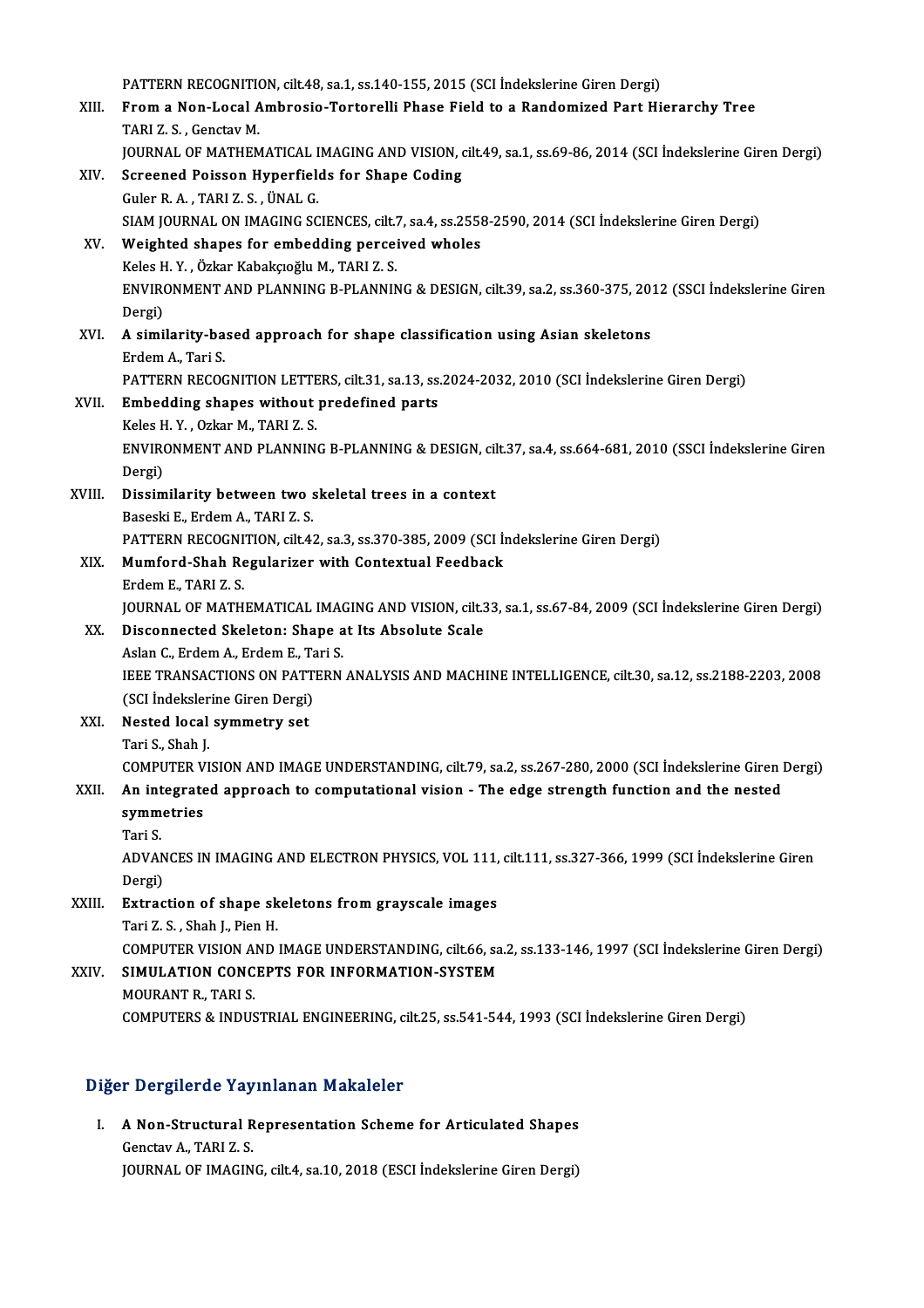# .<br>Kitap & Kitap Bölümleri

| Kitap & Kitap Bölümleri |                                                                                                                                                |
|-------------------------|------------------------------------------------------------------------------------------------------------------------------------------------|
| L.                      | A Data Driven Modeling of Ornaments<br>ADANOVA V, TARI Z S                                                                                     |
|                         | Research in Data Science, Ellen Gasparovic, Carlotta Domeniconi, Editör, Springer, ss.283-297, 2019                                            |
| П.                      | A Non-local Measure for Mesh Saliency via Feature Space Reduction                                                                              |
|                         | TARI Z.S., GENCTAV A., GENCTAV M.<br>Research in Data Science, Ellen Gasparovic, Carlotta Domeniconi, Editör, Springer, ss.167-175, 2019       |
| III.                    | Multi-parameter Mumford-Shah Segmentation                                                                                                      |
|                         | <b>GENCTAV M., TARI Z. S.</b>                                                                                                                  |
|                         | Research in Shape Analysis, WISH2, Genctav, A., Leonard, K., Tari, S., Hubert, E., Morin, G., El-Zehiry, N., Chambers,                         |
|                         | E. (Eds.), Editör, SPRINGER, CHAM, ss.133-142, 2018                                                                                            |
| IV.                     | Adaptive Deflation Stopped by Barrier Structure for Equating Shape Topologies Under Topological                                                |
|                         | <b>Noise</b>                                                                                                                                   |
|                         | <b>GENCTAV A, TARI Z.S.</b>                                                                                                                    |
|                         | Research in Shape Analysis, WISH2, Genctav, A., Leonard, K., Tari, S., Hubert, E., Morin, G., El-Zehiry, N., Chambers,                         |
| V.                      | E (Eds.), Editör, SPRINGER, CHAM, ss 95-111, 2018<br>Shape Patterns in Digital Fabrication: A Survey on Negative Poisson's Ratio Metamaterials |
|                         | YILMAZ B., ADANOVA V., ACAR R., TARI Z. S.                                                                                                     |
|                         | Research in Shape Analysis, WISH2, Genctav, A., Leonard, K., Tari, S., Hubert, E., Morin, G., El-Zehiry, N., Chambers,                         |
|                         | E. (Eds.), Editör, SPRINGER, CHAM, ss.161-172, 2018                                                                                            |
| VI.                     | Ornament Analysis with the Help of Screened Poisson Shape Fields                                                                               |
|                         | TARIZ <sub>S</sub>                                                                                                                             |
|                         | Perspectives in Shape Analysis, Michael Breuß Alfred Bruckstein Petros Maragos Stefanie Wuhrer, Editör,                                        |
|                         | SPRINGER, ss 3-13, 2016                                                                                                                        |
| VII.                    | Automatic Prior Shape Selection for Image Segmentation                                                                                         |
|                         | GUO W., QIN J., TARI Z. S.<br>RESEARCH IN SHAPE MODELING, K. LEONARD, S. TARI, Editör, SPRINGER, ss.1-8, 2015                                  |
| VIII.                   | Part-Aware Distance Fields for Easy Inbetweening in Arbitrary dimensions                                                                       |
|                         | TARI Z.S.                                                                                                                                      |
|                         | RESEARCH İN SHAPE MODELING, K. Leonard, S. Tari, Editör, SPRINGER, ss.27-39, 2015                                                              |
| IX.                     | Revisiting Skeletons from Natural Images                                                                                                       |
|                         | ERDEM M E, TARIZ S                                                                                                                             |
|                         | RESEARCH IN SHAPE MODELING, K. Leonard, S. Tari, Editör, SPRINGER, ss.101-112, 2015                                                            |
| X.                      | Fluctuating distance fields, parts, three-partite skeletons                                                                                    |
|                         | TARIZ <sub>S</sub>                                                                                                                             |
|                         | Innovations in Shape Analysis, BREUSS M, BRUCKSTEIN A, MARAGOS P, Editör, Springer Berlin Heidelberg, ss.439-<br>466, 2013                     |
| XI.                     | Minimally Stochastic Schemes for Singular DiffusionEquations                                                                                   |
|                         | BURGETH B., WEICKERT J., TARI Z. S.                                                                                                            |
|                         | IMAGE PROCESSING BASED ON PARTIAL DIFFERENTIAL EQUATIONS, TAI XC, LI KA, CHAN T, OSHER S, Editör,                                              |
|                         | SPRINGER, ss 325-342, 2007                                                                                                                     |

# SPRINGER, SS.325-342, 2007<br>Hakemli Kongre / Sempozyum Bildiri Kitaplarında Yer Alan Yayınlar

- akemli Kongre / Sempozyum Bildi<br>I. Local Culprits of Shape Complexity I. Local Culprits of Shape Complexity<br>ARSLAN M. F., TARI Z. S. Local Culprits of Shape Complexity<br>ARSLAN M. F. , TARI Z. S.<br>8th International Conference on Scale Space and Variational Methods in Computer Vision, SSVM 2021, Virtual,<br>Opline, 16 , 20 Mayıs 2021, ss.91, 99 ARSLAN M. F. , TARI Z. S.<br>8th International Conference on Scal<br>Online, 16 - 20 Mayıs 2021, ss.91-99<br>Veri Analiri Arasları Kullanarak Online, 16 - 20 Mayıs 2021, ss.91-99<br>II. Veri Analizi Araçları Kullanarak Eklemli Şekilleri Şekil Bileşenlerini Bulmadan Temsil Etme
-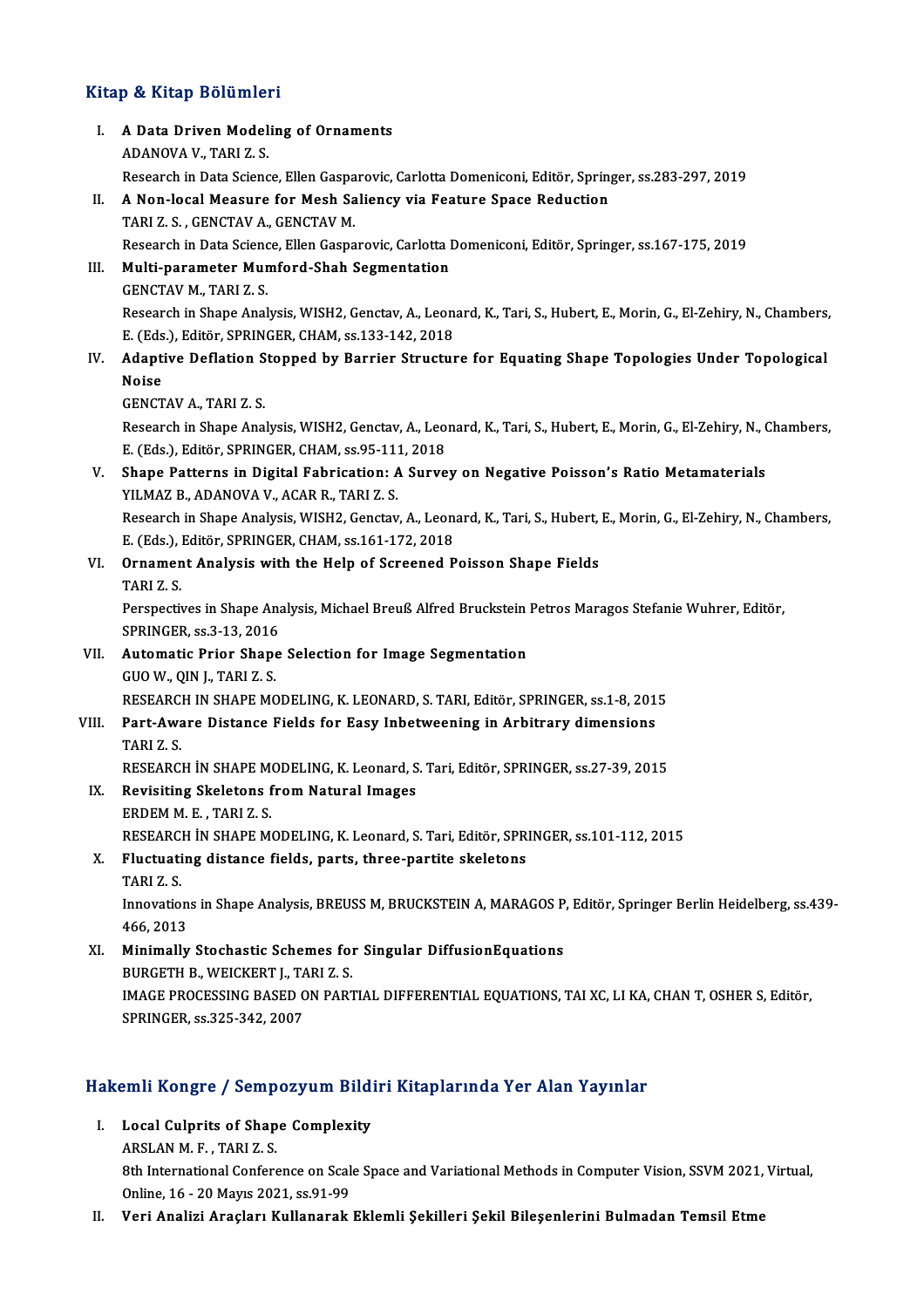GENCTAV A., TARI Z. S. VI. International GAP Engineering Congress, 8 - 10 Kasım 2018 III. Photoshop plug-ins supporting visual design BAL BOZKURT G., TARI Z. S. 26th Signal Processing and Communications Applications Conference, 2 - 05 Mayıs 2018 BAL BOZKURT G., TARI Z. S.<br>26th Signal Processing and Communications Applications Conference, 2 - 05 Ma<br>IV. A Product Shape Congruity Measure via Entropy in Shape Scale Space<br>CENCTAV A TARLZ S GENÇTAV A., TARI Z. S.<br>EUSIPCO Workhops, Yunanistan, 28 Ağustos - 02 Eylül 2017 A Product Shape Congruity Measure via Entropy in Sh<br>GENÇTAV A., TARI Z. S.<br>EUSIPCO Workhops, Yunanistan, 28 Ağustos - 02 Eylül 2017<br>Stress Distribution Based Bertitioning of Helmets for GENÇTAV A., TARI Z. S.<br>EUSIPCO Workhops, Yunanistan, 28 Ağustos - 02 Eylül 2017<br>V. Stress Distribution Based Partitioning of Helmets for 3 D Printing<br>PASARA C. TARLİ TARI 7 S EUSIPCO Workhops, Yunanist<br>Stress Distribution Based<br>BAŞARA G., TARI İ., TARI Z. S.<br>ASME International Machania ASME International Mechanical Engineering Conference and Exhibition, Phoenix, Amerika Birleşik Devletleri, 11 -<br>17 Kasım 2016 BASARA G., TARI İ., TARI Z. S. ASME International Mechanical Engineering Conference and Exhibition, Phoenix, Amerika Birleşik Dev<br>17 Kasım 2016<br>VI. Extracting Unit Cells from Tilings with Color Symmetries Case of Counterchange Patterns<br>ADANOVA V. TABLZ 17 Kasım 2016<br>**Extracting Unit Cells**<br>ADANOVA V., TARI Z. S.<br>Pridges 2016, 0, 12 Ağ Extracting Unit Cells from Tiling<br>ADANOVA V., TARI Z. S.<br>Bridges 2016, 9 - 13 Ağustos 2016<br>Napl osal via Losal Napl inear 1 ADANOVA V., TARI Z. S.<br>Bridges 2016, 9 - 13 Ağustos 2016<br>VII. NonLocal via Local NonLinear via Linear GENÇTAV M., GENÇTAV A., TARI Z. S. SIAM Imaging Science 2016, 23 - 26 Mayıs 2016 GENÇTAV M., GENÇTAV A., TARI Z. S.<br>SIAM Imaging Science 2016, 23 - 26 Mayıs 2016<br>VIII. 3D Shape Correspondence Under Topological Noise<br>Constau A. SAHİLLİQĞLUV. TARLZ S SIAM Imaging Science 2016, 23 - 26 M;<br>3D Shape Correspondence Under<br>Genctav A., SAHİLLİOĞLU Y., TARI Z. S.<br>24th Signal Processing and Communic 24th Signal Processing and Communication Application Conference (SIU), Zonguldak, Türkiye, 16 - 19 Mayıs 2016,<br>ss.401-404 Genctav A., SAHİLLİOĞLU Y., TARI Z. S. 24th Signal Processing and Communication Application Conference (SIU), Zonguldak, Türkiye, 16 - 1<br>ss.401-404<br>IX. DIFFUSION IS UBIQUITUS A VOLUME DECOMPOSITION APPLICATION FOR 3D PRINTING<br>TABLE S. CENCTAV A CENCTAV M ss.401-404<br>DIFFUSION IS UBIQUITUS A VOLU<br>TARI Z. S. , GENCTAV A., GENCTAV M.<br>Preseedings of the 1st Thermal and E Proceedings of the 1st Thermal and Fluid Engineering Summer Conference, TFESC, Amerika Birleşik Devletleri, 9 -<br>12 Ağustos 2015, ss.1-4 TARI Z. S., GENCTAV A., GENCTAV M. X. SHREC 15 Track Non rigid 3D Shape Retrieval LIAN Z., ZHANG Z., S C., ELNAGHY H. E., SANA J. E., FURUYA T., GIACHETTI A., GÜLER A., LAI L., LI C., et al. SHREC 15 Track Non rigid 3D Shape Retrieval<br>LIAN Z., ZHANG Z., S C., ELNAGHY H. E. , SANA J. E. , FURUYA T., GIAO<br>Eurographics Workshop on 3D Object Retrieval, 2 - 03 Mayıs 2015<br>Bayond summatny groups: A grouping study on XI. Beyond symmetry groups: A grouping study on Escher's euclidean ornaments Eurographics Worl<br>Beyond symmetr<br>Adanova V., Tari S.<br>SICCRAPH Asia 20. Beyond symmetry groups: A grouping study on Escher's euclidean ornaments<br>Adanova V., Tari S.<br>SIGGRAPH Asia 2014 Workshop on Creative Shape Modeling and Design, SA 2014, Shenzhen, Çin, 3 - 06 Aralık<br>2014 Adanc<br>SIGGR<br>2014<br>Wimn SIGGRAPH Asia 2014 Workshop on Creative Shape Modeling and Design, SA 2014, STR 2014<br>2014<br>XII. Wimmelbild analysis with approximate curvature coding distance images<br>Borghauer L. Tori S 2014<br>XII. Wimmelbild analysis with approximate curvature coding distance images<br>Bergbauer J., Tari S. Wimmelbild analysis with approximate curvature coding distance images<br>Bergbauer J., Tari S.<br>4th International Conference on Scale Space and Variational Methods in Computer Vision, SSVM 2013, Leibnitz,<br>Arustuwys 3, 26 Herin Bergbauer J., Tari S.<br>4th International Conference on Scale Space<br>Avusturya, 2 - 06 Haziran 2013, ss.489-500<br>Two Way Coupling of Lagrangian and E 4th International Conference on Scale Space and Variational Methods in Computer Vision, SSVM 2013, Leibnitz,<br>Avusturya, 2 - 06 Haziran 2013, ss.489-500<br>XIII. Two Way Coupling of Lagrangian and Eulerian Governing Equations Avustu<mark>l</mark><br>Two W<br>Fluids<br>T<u>APL</u>i Two Way Coupl<br>Fluids<br>TARI İ., TARI Z. S.<br>SIAM Annual Mee Fluids<br>TARI İ., TARI Z. S.<br>SIAM Annual Meeting CP23, San Diego, Amerika Birleşik Devletleri, 8 - 12 Temmuz 2013<br>Part, Aware Distance Fields for Fasy Inhetweening in Arhitrary Dimensions TARI İ., TARI Z. S.<br>SIAM Annual Meeting CP23, San Diego, Amerika Birleşik Devletleri, 8 - 12 Temmuz 20:<br>XIV. Part-Aware Distance Fields for Easy Inbetweening in Arbitrary Dimensions<br>TARI Z. S. SIAM Ann<br>**Part-Awa<br>TARI Z. S.**<br>Beseereb Part-Aware Distance Fields for Easy Inbetweening in Arbitrary Dimen:<br>TARI Z. S.<br>Research in Shape Modeling, Los-Angeles, Şili, 01 Temmuz 2013, cilt.1, ss.27-39<br>Povisiting Skeletons from Natural Images TARI Z. S.<br>Research in Shape Modeling, Los-Angeles, Șili, O<br>XV. Revisiting Skeletons from Natural Images Research in Shape N<br>Revisiting Skeleto<br>Erdem E., TARI Z. S.<br>Besearsh in Shape N Erdem E., TARI Z. S.<br>Research in Shape Modeling, Los-Angeles, Şili, 01 Temmuz 2013, cilt.1, ss.101-113 Erdem E., TARI Z. S.<br>Research in Shape Modeling, Los-Angeles, Şili, 01 Temmuz 2013,<br>XVI. Automatic Prior Shape Selection for Image Segmentation<br>Cue W. Oin L. TARLZ S. Research in Shape Mode<br>Automatic Prior Shap<br>Guo W., Qin J., TARI Z. S.<br>Besearch in Shape Mode Guo W., Qin J., TARI Z. S.<br>Research in Shape Modeling, Los-Angeles, Şili, 01 Temmuz 2013, cilt.1, ss.1-8

XVII. Top down visual search in Wimmelbild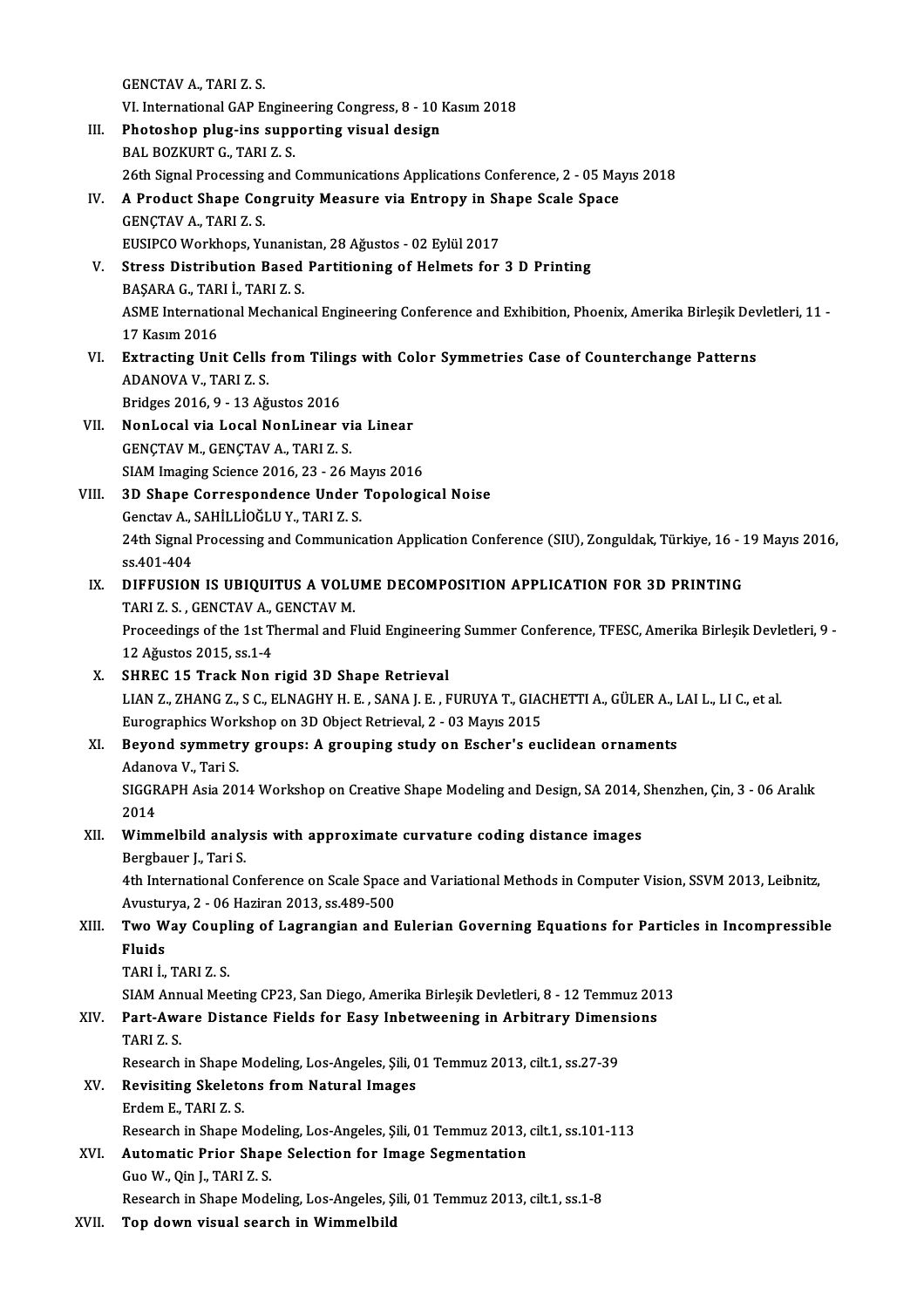|         | BERGBAUER J., TARI Z. S.                                                                                                    |
|---------|-----------------------------------------------------------------------------------------------------------------------------|
|         | Human Vision and Electronic Imaging XVIII, Burlingame, California, USA, 3 - 07 Şubat 2013                                   |
| XVIII.  | From a Modified Ambrosio-Tortorelli to a Randomized Part Hierarchy Tree                                                     |
|         | TARI Z. S., Genctav M.                                                                                                      |
|         | 3rd International Conference on Scale Space and Variational Methods in Computer Vision, Ein Gedi, İsrail, 29 Mayıs          |
|         | - 02 Haziran 2011, cilt.6667, ss.267-278                                                                                    |
| XIX.    | <b>Components of the Shape Revisited</b>                                                                                    |
|         | TARI Z S , BURGETH B , TARI İ.                                                                                              |
|         | 2010 AAAI Spring Symposium Series, Palo Alto, Amerika Birleşik Devletleri, 22 - 24 Mart 2010                                |
| XX.     | <b>Revisiting Shape Embedding</b>                                                                                           |
|         | Keles H Y, Ozkar M, TARI Z S.                                                                                               |
|         | 27th Conference on Education and Research in Computer Aided Architectural Design in Europe, İstanbul, Türkiye,              |
|         | 16 - 19 Eylül 2009, ss 229-236                                                                                              |
| XXI.    | Hierarchical Shape Decomposition via Level Sets                                                                             |
|         | TARI Z.S.                                                                                                                   |
|         | 9th International Symposium on Mathematical Morphology, Groningen, Hollanda, 24 - 27 Ağustos 2009, cilt.5720,<br>ss 215-225 |
|         |                                                                                                                             |
| XXII.   | Modified Laplacians for shape analysis<br>TARI Z. S., BURGETH B., TARI İ.                                                   |
|         | International Symposium on Mathematical Morphology, Groningen, Hollanda, 24 - 27 Ağustos 2009                               |
| XXIII.  | Coarse-to-Fine Matching of Shapes Using Disconnected Skeletons by Learning Class-Specific                                   |
|         | <b>Boundary Deformations</b>                                                                                                |
|         | Erdem A., TARI Z. S.                                                                                                        |
|         | 7th International Workshop on Graph-Based Representations in Pattern Recognition, Venice, İtalya, 26 - 28 Mayıs             |
|         | 2009, cilt 5534, ss 21-22                                                                                                   |
| XXIV.   | SEGMENTATION USING THE EDGE STRENGTH FUNCTION AS A SHAPE PRIOR WITHIN A LOCAL                                               |
|         | DEFORMATION MODEL                                                                                                           |
|         | Erdem E., Tari S., Vese L.                                                                                                  |
|         | 16th IEEE International Conference on Image Processing, Cairo, Mısır, 7 - 10 Kasım 2009, ss.2989-2990                       |
| XXV.    | Articulated motion analysis via axis-based representation                                                                   |
|         | Erdem S., Tari S.                                                                                                           |
|         | Conference on Intelligent Robots and Computer Vision XXV - Algorithms, Techniques, and Active Vision,                       |
|         | Massachusetts, Amerika Birleşik Devletleri, 9 - 11 Eylül 2007, cilt 6764                                                    |
| XXVI.   | Mumford-shah regularizer with spatial coherence                                                                             |
|         | Erdem E., Sancar-Yilmaz A., Tari S.                                                                                         |
|         | 1st International Conference on Scale Space and Variational Methods in Computer Vision, Ischia, İtalya, 30 Mayıs -          |
|         | 02 Haziran 2007, cilt.4485, ss.545-547                                                                                      |
| XXVII.  | Senior year thermal design course elective or mandatory restricted elective                                                 |
|         | TARI I., TARI Z. S.                                                                                                         |
|         | ASME International Mechanical Engineering Conference and Exhibition, Chicago, Amerika Birleşik Devletleri, 5 - 10           |
|         | Kasım 2006                                                                                                                  |
| XXVIII. | Edge strength functions as shape priors in image segmentation                                                               |
|         | Erdem E., Erdem A., Tari S.                                                                                                 |
|         | 5th International Workshop on Energy Minimization Methods in Computer Vision and Pattern Recognition,                       |
|         | EMMCVPR 2005, St. Augustine, FL, Amerika Birleşik Devletleri, 9 - 11 Kasım 2005, ss.490-502                                 |
| XXIX.   | An axis-based representation for recognition                                                                                |
|         | Aslan C., Tari S.                                                                                                           |
|         | 10th IEEE International Conference on Computer Vision (ICCV 2005), Beijing, Çin, 17 - 20 Ekim 2005, ss.1339-                |
|         | 1346                                                                                                                        |
| XXX.    | Coloring 3D symmetry set: perceptual meaning and significance in 3D                                                         |
|         | Tari S                                                                                                                      |
|         |                                                                                                                             |